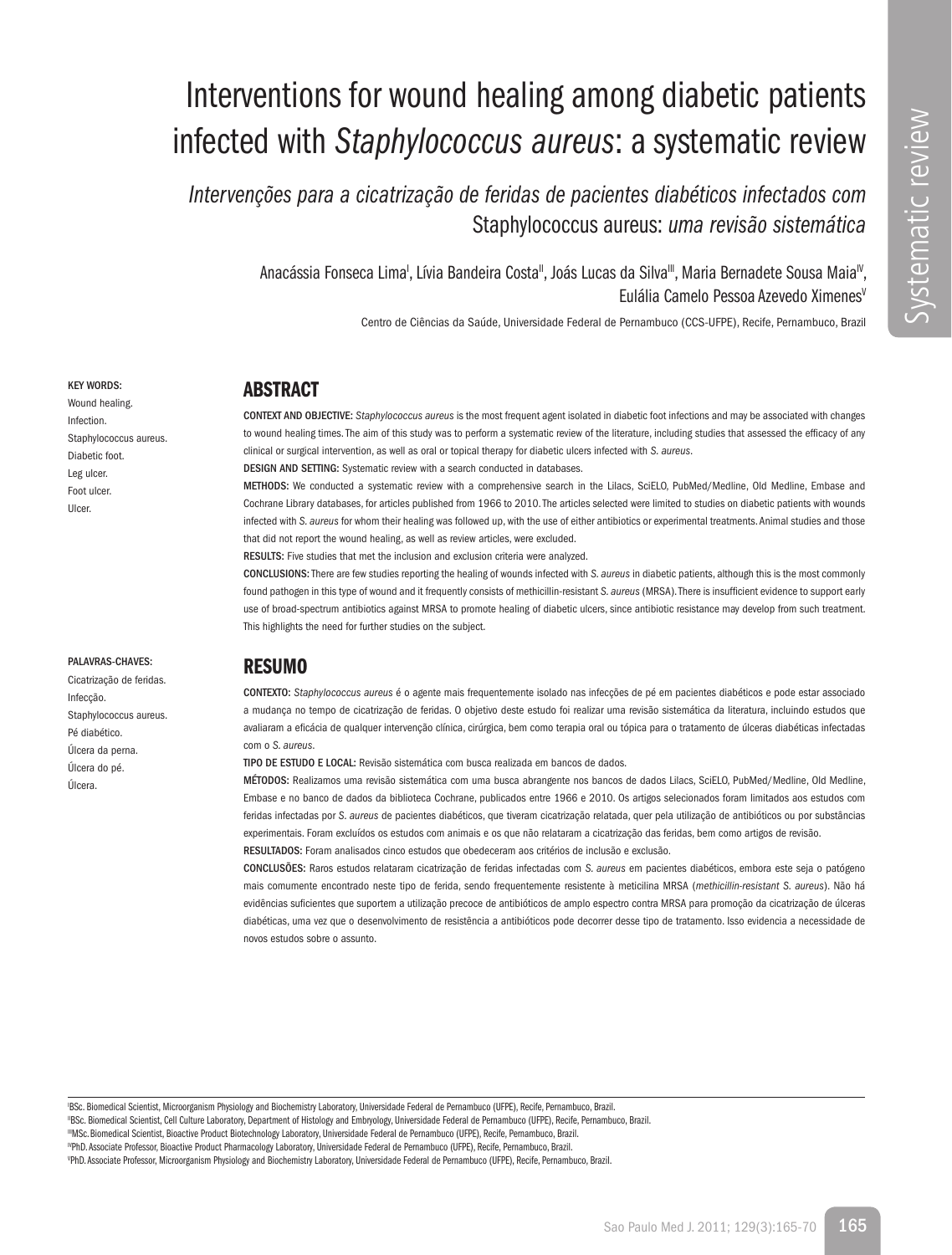## INTRODUCTION

Ischemia, neuropathy and infection are the three pathological components that lead to diabetic foot complications, and they frequently occur together as an etiological trio. Infection of foot ulcers is commonly seen in diabetic patients and is a substantial morbid event.<sup>1</sup> Staphylococcus *aureus* (*S. aureus*) is, by far, the most frequent pathogen isolated in diabetic foot infections, either singly or as a component of mixed infection.<sup>2</sup>

Diabetes also causes structural and functional changes within the arteriolar and capillary systems, notably with thickening of the basement membrane.3 This thickened membrane impairs leukocytes migration and hampers the normal hyperemic or vasodilatory response to injury, thus simultaneously increasing the susceptibility to injury while also blunting the typical manifestations of such an injury.4 Because of this blunted neuroinflammatory response, diabetic patients lack a crucial component of the body's natural first line of defense against pathogens and thus are more susceptible to an ensuing foot infection.5 The present study will provide knowledge of interventions that lead to healing of wounds infected with *S. aureus*.

### **OBJECTIVE**

The aim of this study was to perform a systematic review of the scientific literature, including studies that assessed the efficacy of any clinical or surgical intervention, as well as oral or topical therapy for diabetic ulcers infected with *S. aureus*.

### **METHODS**

Searches to locate articles relating to the healing of wounds infected with *S. aureus* in diabetic patients were conducted in the Medline/ PubMed (Medical Literature Analysis and Retrieval System Online), Lilacs (Literatura Latino-Americana e Caribe em Ciências da Saúde), Sci-ELO (Scientific Electronic Library Online), Old Medline, Embase (Excerpta Medica) and Cochrane Library databases. Searches were restricted to the period from 1966 to 2010.

#### Table 1. Search strategy

The databases were searched using a comprehensive strategy (**Table 1**), along with MeSH (Medical Subject Headings) and text words, including the following exhaustive list of synonyms: wound healing, infection, *S. aureus*, diabetic foot, leg ulcer, foot ulcer and ulcer. Bibliographic references in relevant review articles were also examined for eligible trials. In addition, thesis databases were searched manually, references of references were searched, specialists were consulted and contacts were made with the pharmaceutical industry. Searches were also carried out in Clinical Trials.gov and in the Current Controlled Trials. References, and any relevant studies identified were scrutinized for additional citations.

Trial selection, data abstraction and data synthesis were performed by two authors independently. Disagreements were solved by discussion.

The articles selected were limited to studies on diabetic patients with wounds infected with *S. aureus* that were treated for infection using any clinical or surgical intervention, as well as oral or topical therapy for diabetic ulcers infected with *S. aureus*. We excluded animal studies, studies on non-diabetic patients, studies that did not report wound healing and literature review articles.

### RESULTS

Among all the articles initially identified through the electronic search, six items from the Medline/PubMed database and two from Embase relating to the healing of wounds infected with *Staphylococcus aureus* in diabetic patients published between 1999 and 2010 were fully recovered for further evaluation. In cases of repeated studies, only one search source was taken into consideration. There were no randomized clinical trials on this subject. All the studies were observational in nature. The search strategy is shown in **Figure 1**. This systematic review included a total of eight studies.

In **Table 2**, the studies have been displayed in chronological order emphasizing the type of study, number of patients used in each study, treatment administered to the wounds, healing time and conclusion obtained.

| <b>Database</b>               | Date     | <b>Search filters</b>                                                                                                                                                                                                                                                                                                                                                                                                                                                                                                                                                                                                                                                                                                                                                                                                                                                                                                                                                                                                                                                                                                                                             |  |  |  |
|-------------------------------|----------|-------------------------------------------------------------------------------------------------------------------------------------------------------------------------------------------------------------------------------------------------------------------------------------------------------------------------------------------------------------------------------------------------------------------------------------------------------------------------------------------------------------------------------------------------------------------------------------------------------------------------------------------------------------------------------------------------------------------------------------------------------------------------------------------------------------------------------------------------------------------------------------------------------------------------------------------------------------------------------------------------------------------------------------------------------------------------------------------------------------------------------------------------------------------|--|--|--|
| Embase/Lilacs/SciELO/Cochrane | 06/09/10 | Wound [Text Word] AND Diabetes [Text Word] AND Staphylococcus aureus [MeSH]                                                                                                                                                                                                                                                                                                                                                                                                                                                                                                                                                                                                                                                                                                                                                                                                                                                                                                                                                                                                                                                                                       |  |  |  |
| Embase/Lilacs/SciELO/Cochrane | 13/09/10 | Wound healing [MeSH] AND Diabetes [Text Word] AND Staphylococcus aureus [MeSH]                                                                                                                                                                                                                                                                                                                                                                                                                                                                                                                                                                                                                                                                                                                                                                                                                                                                                                                                                                                                                                                                                    |  |  |  |
| Embase/Lilacs/SciELO/Cochrane | 17/09/10 | Wound healing [MeSH] AND Diabetic foot [MeSH] AND Wound [Text Word] AND Leg Ulcer [MeSH] AND Foot Ulcer [MeSH] AND<br>Ulcer [MeSH] AND Diabetes [Text Word] AND Staphylococcus aureus [MeSH]                                                                                                                                                                                                                                                                                                                                                                                                                                                                                                                                                                                                                                                                                                                                                                                                                                                                                                                                                                      |  |  |  |
| Medline/PubMed                | 19/09/10 | ("wound healing"[MeSH Terms] OR ("wound"[All Fields] AND "healing"[All Fields]) OR "wound healing"[All Fields]) AND<br>("diabetic foot"[MeSH Terms] OR ("diabetic"[All Fields] AND "foot"[All Fields]) OR "diabetic foot"[All Fields]) AND ("wounds<br>and injuries" [MeSH Terms] OR ("wounds" [All Fields] AND "injuries" [All Fields]) OR "wounds and injuries" [All Fields] OR<br>"wound"[All Fields]) AND ("leg ulcer"[MeSH Terms] OR ("leg"[All Fields] AND "ulcer"[All Fields]) OR "leg ulcer"[All Fields])<br>AND ("foot ulcer"[MeSH Terms] OR ("foot"[All Fields] AND "ulcer"[All Fields]) OR "foot ulcer"[All Fields]) AND ("ulcer"[MeSH<br>Terms) OR "ulcer"[All Fields]) AND ("diabetes mellitus"[MeSH Terms] OR ("diabetes"[All Fields] AND "mellitus"[All Fields])<br>OR "diabetes mellitus" [All Fields] OR "diabetes" [All Fields] OR "diabetes insipidus" [MeSH Terms] OR ("diabetes" [All<br>Fields] AND "insipidus"[All Fields]) OR "diabetes insipidus"[All Fields]) AND ("staphylococcus aureus"[MeSH Terms] OR<br>("staphylococcus"[All Fields] AND "aureus"[All Fields]) OR "staphylococcus aureus"[All Fields]) AND ("humans"[MeSH Terms]) |  |  |  |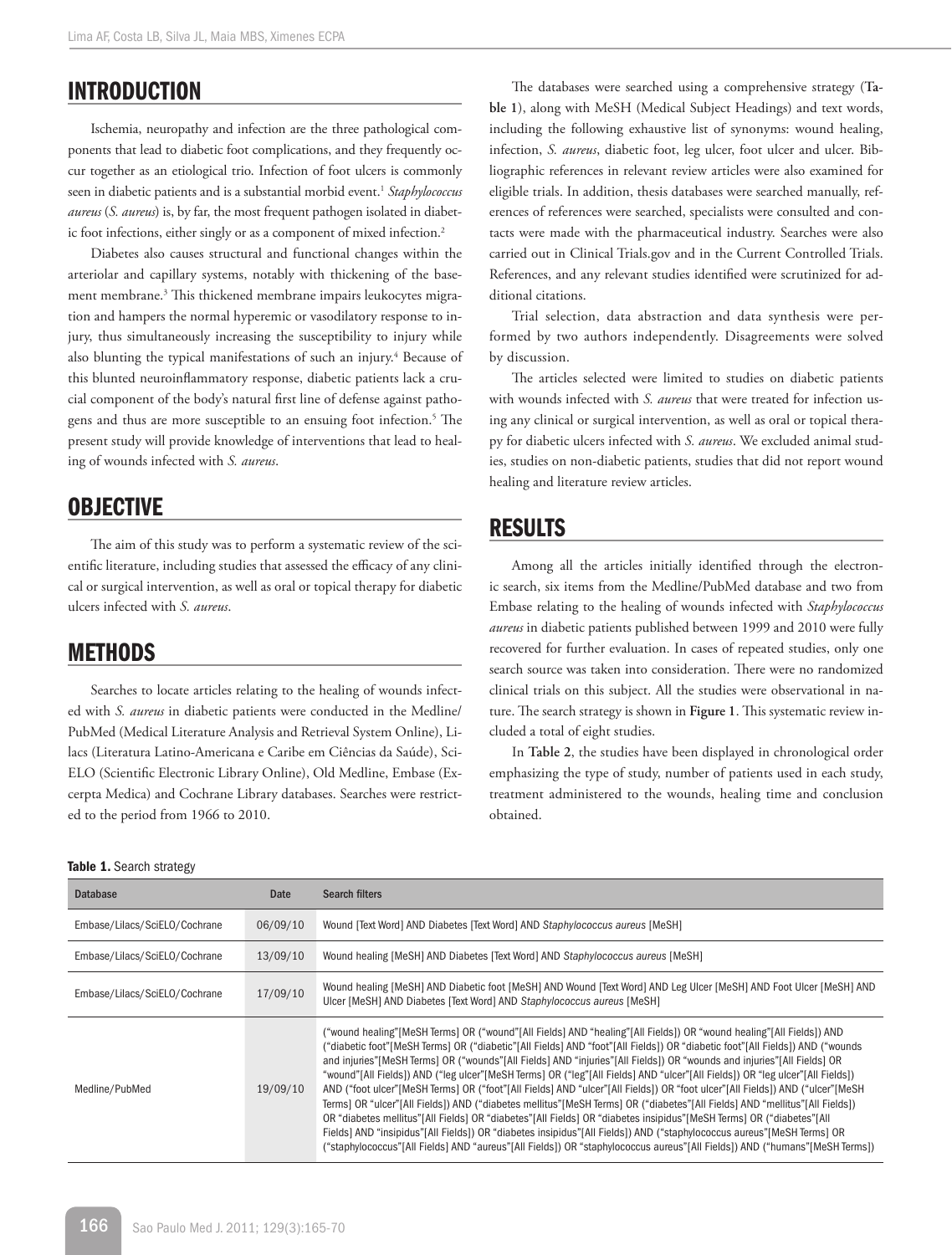

Figure 1. Methodological flow of search strategy.

#### Table 2. Analysis of selected studies

| Author (year)                              | Type of study         | Sample                   | Staphylococcus aureus<br>Wound Infection (n) | <b>Treatment</b>                                                                                         | <b>Healing time</b><br>(mean)                                         | Conclusion                                                                                                                                                                                                                                                                                                                                                                            |
|--------------------------------------------|-----------------------|--------------------------|----------------------------------------------|----------------------------------------------------------------------------------------------------------|-----------------------------------------------------------------------|---------------------------------------------------------------------------------------------------------------------------------------------------------------------------------------------------------------------------------------------------------------------------------------------------------------------------------------------------------------------------------------|
| Tentolouris et al. <sup>6</sup>            | Prevalence            | 75 diabetic<br>patients  | <b>MSSA (18)</b><br><b>MSRA (12)</b>         | Antibiotic therapy<br>(clindamycin or<br>amoxicillin/clavulanic acid)                                    | 17.8 weeks<br>(MSSA)<br>35.4 weeks<br>(MRSA)                          | Methicillin-resistant S. aureus (MRSA) infection is<br>common in diabetic foot ulcers and is associated with<br>previous antibiotic treatment and prolonged time to<br>healing.                                                                                                                                                                                                       |
| Dang et al. <sup>7</sup>                   | Prevalence            | 63 diabetic<br>patients  | <b>MSSA (26)</b><br><b>MSRA (19)</b>         | Antibiotic therapy<br>(clindamycin and<br>amoxicillin/clavulanic<br>acid)                                | 12 weeks<br>(all ulcers of the<br>study)                              | MRSA infection is associated with slower ulcer healing<br>and is likely to have impact on the treatment cost.<br>The problem of MRSA continues to increase despite<br>precautions taken to prevent MRSA spread. There<br>is a need for a multi-center study looking into the<br>prevalence of MRSA in diabetic foot ulcer and how this<br>can be reduced in the diabetic foot clinic. |
| Hartemann-<br>Heurtier et al. <sup>8</sup> | Longitudinal          | 180 diabetic<br>patients | <b>MSSA (64)</b><br><b>MSRA (29)</b>         | Antibiotic therapy<br>(amoxicillin/clavulanic<br>acid and aminoglycoside)                                | $4.6 \pm 8.4$ months<br>$(MDRO+)$<br>$6.7 \pm 13$ months<br>$(MDRO-)$ | About one-third of patients with a history of previous<br>hospitalization for the same wound and 25% patients<br>with osteomyelitis had MDRO-positive specimens.<br>Positive MDRO status is not associated with a longer<br>time to healing.                                                                                                                                          |
| Cavallini <sup>9</sup>                     | Longitudinal          | 10 diabetic<br>patients  | Staphylococcus aureus<br>(7)                 | Surgical debridement,<br>antibiotic therapy and<br>dermal graft with meshes<br>of autologous fibroblasts | 7 patients healed<br>at 14.2 weeks                                    | Autologous fibroblast grafts should be considered to<br>be a correct approach for treating chronic and compli-<br>cated deep ulcers, given that when accompanied by<br>antibiotic therapy, wound healing is optimized.                                                                                                                                                                |
| Kim et al. <sup>10</sup>                   | Longitudinal          | 52 diabetic<br>patients  | <b>MSSA (16)</b><br>MSRA(7)                  | Modified resection<br>arthroplasty                                                                       | $25.6 \pm 6.2$ days                                                   | Modified resection arthroplasty for toe deformities with<br>chronic infected ulcers in diabetic patients is a good<br>treatment alternative to toe amputation.                                                                                                                                                                                                                        |
| Richard et al. <sup>11</sup>               | Longitudinal          | 188 diabetic<br>patients | <b>MSSA (62)</b><br><b>MSRA (37)</b>         | Antibiotic therapy<br>(fluoroquinolone,<br>rifampicin and<br>clindamycin)                                | 14 weeks (MDRO+)<br>10 weeks (MDRO-)                                  | MDRO presence seems to have no significant impact on<br>healing time if early aggressive treatment is adopted.<br>including empirical broad-spectrum antibiotic treatment,<br>later adjusted according to microbiological findings.                                                                                                                                                   |
| ElMakki Ahmed<br>et al. $12$               | Prospective<br>cohort | 122 diabetic<br>patients | Staphylococcus aureus<br>(56)                | Surgical debridement<br>and. antibiotic therapy<br>(amoxicillin/clavulanic<br>acid)                      | $16 \pm 8$ weeks                                                      | Outcome from diabetic foot is dependent on degree of<br>limb ischemia, size of the ulcer, and severity of sepsis,<br>and it can be optimized through debridement and<br>removal of infected bone fragments, in conjunction<br>with antibiotic therapy.                                                                                                                                |
| Nagoba et al. <sup>13</sup>                | Retrospective         | 115 diabetic<br>patients | Staphylococcus aureus<br>(47)                | 3% citric acid gel daily                                                                                 | 106 cases healed<br>with 16-34<br>applications                        | These results indicate that citric acid treatment is<br>highly effective for controlling the infecting organism,<br>which is paramount to the success of healing.                                                                                                                                                                                                                     |

n = number of infected wounds; MSSA = methicillin-sensitive *Staphylococcus aureus*; MRSA = methicillin-resistant *Staphylococcus aureus*; MDRO = multidrug resistant microorganisms.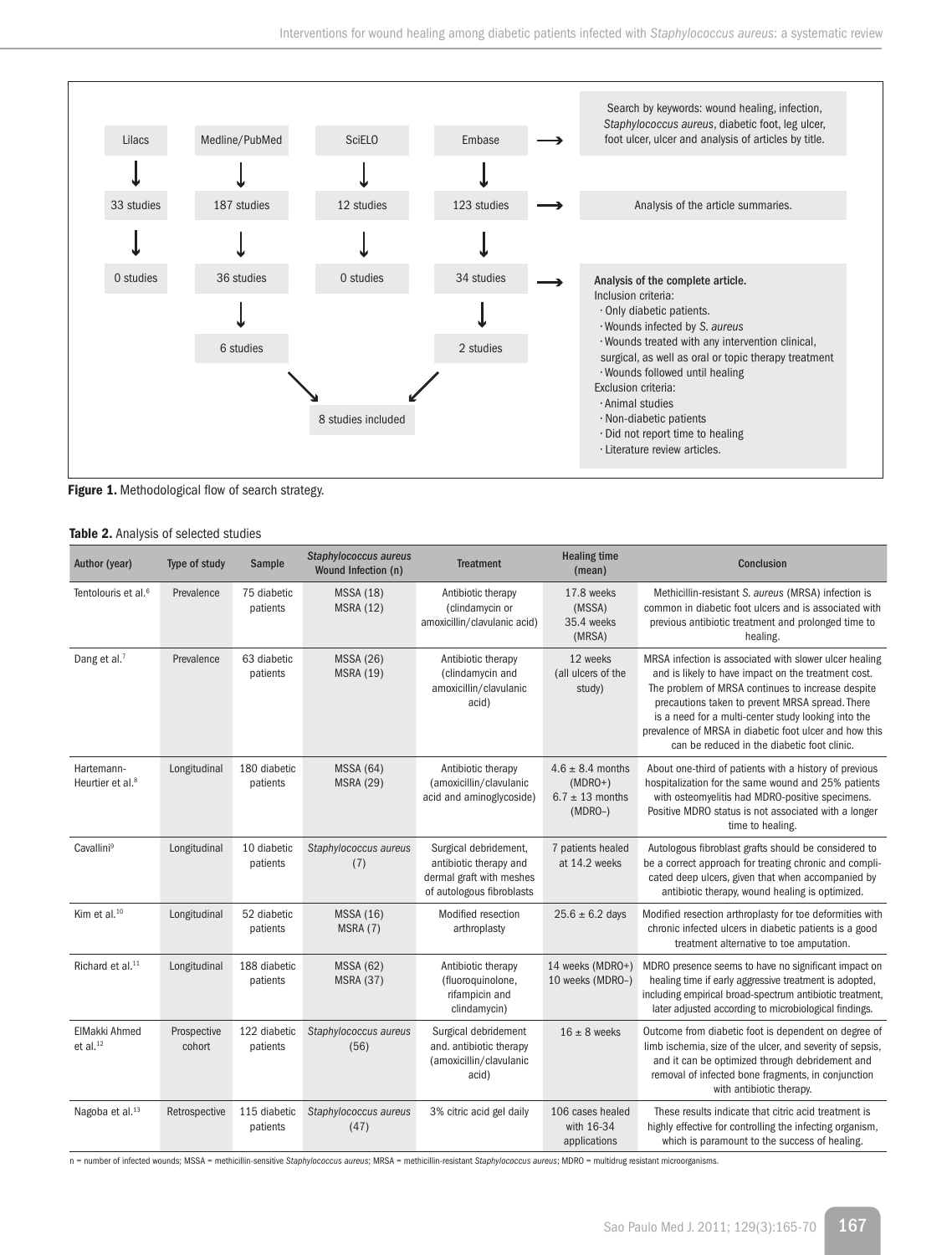### **DISCUSSION**

Few studies have reported the healing of wounds infected with *S. aureus* in diabetic patients. The eight studies examined here were all conducted over a similar time span. The first study was performed in 1999;<sup>6</sup> the second was a continuation of the first, in 2003;<sup>7</sup> the third was in 2004;<sup>8</sup> the fourth was in 2007;<sup>9</sup> another two articles appeared in  $2008;^{10,11}$  and the last and most recent two appeared in  $2010.^{12,13}$  This small number of studies may be due to difficulty in monitoring diabetic patients from the onset of the infection until wound healing, thus making it complex to obtain a homogeneous sample. It is also due to difficulties in obtaining a diagnosis of infection. It can be very difficult to define the infection, especially in the presence of peripheral ischemia, and there are no clear criteria available for distinguishing infection from non-pathogenic colonization.14

The samples in the studies analyzed were of significant size, with numbers of patients with wounds exceeding 50, with the exception of one study.9 This study evaluated wound healing in 10 diabetic patients, among whom seven were infected with *S. aureus*. The small sample in that study can be explained by the experimental features of the treatment used. Dermal grafts were used, with meshes of autologous fibroblasts. This treatment proved to be very promising and the authors encouraged further studies with a higher number of patients.

Another article reported on 30 wounds infected with *S. aureus* among 75 patients studied: 18 of these were methicillin-sensitive *S. aureus* (MSSA) and 12 were methicillin-resistant *S. aureus* (MRSA).6 Dang et al.7 reported on wound development in 63 patients with diabetes, of whom 26 had MSSA and 19 had MRSA. Hartemann-Heurtier et al.<sup>8</sup> studied 180 patients who developed wounds: 64 colonized by MSSA and 29 by MRSA. Cavallini9 did not report on the susceptibility of *S. aureus* to methicillin. Kim et al.10 used modified resection arthroplasty to completely remove the infected phalangeal bone and to suture the dorsal wound and extensor tendon of 52 diabetic patients: 23 of these were infected by *S. aureus*, including seven cases of MRSA. Richard et al.11 followed up 188 diabetic patients, among whom 62 had wounds infected with MSSA and 37 with MRSA. In a prospective cohort study, ElMakki Ahmed et al.<sup>12</sup> assessed the risk factors associated with hallux ulceration and the incidence of healing or amputation in 122 diabetic patients, of whom 56 were infected by *S. aureus*. Nagoba et al.<sup>13</sup> investigated susceptibility to citric acid *in vitro* and in ulcers of different Wagner grades infected with a variety of bacteria (47 with *S. aureus*) from 115 diabetic patients. The Wagner grade is determined based on the depth of the skin lesion and the presence or absence of infection and gangrene, and is divided into six grades ranging from grade zero to grade five.15 The last two authors did not report the susceptibility of *S. aureus* to methicillin.

All the authors found that *S. aureus* was the most frequent microorganism infecting wounds in diabetic patients, but there was disagreement over whether the presence of the organism influenced the healing time. The high prevalence may be due to the fact that this microorganism is a skin colonizer that becomes opportunistic in immunocompromised people such as diabetic patients. The large number of wounds infected with MRSA can be correlated with previous use of broad-spectrum antibiotics.<sup>16</sup>

In the articles selected, the antibiotic treatments used were similar: clindamycin and amoxicillin/clavulanic acid were used in most of the studies. Tentolouris et al. $^6$  and Dang et al. $^7$  stated that specific antibiotic therapy for MRSA encouraged microbial resistance and was unnecessary since, according to these authors, MRSA could be eradicated by means of regular debridement, topical treatments and isolation in the foot clinic without the requirement for treatment with specific antibiotics **(Table 2)**. However, MRSA was associated with a longer time for healing. ElMakki Ahmed et al.<sup>12</sup> did not report whether there was any association between healing time and susceptibility to infecting microorganisms. Nonetheless, even though these authors advocated that medical therapy alone was the most effective method, they stated that surgical debridement with removal of all the infected area was essential for wound healing.

Hartemann-Heurtier et al.,<sup>8</sup> Richard et al.<sup>11</sup> and ElMakki Ahmed et al.12 administered similar antibiotic therapies. All of them started their patients on broad-spectrum treatment for infections, and the antibiotic therapy was adapted based on the results from microbiological studies, so that it would cover the most likely pathogenic organisms. Hartemann-Heurtier et al.<sup>8</sup> agreed that indiscriminate use of broad-spectrum antibiotics promoted the emergence of resistance, but they argued that MRSA was acquired more often from cross-transmission than from antibiotic overuse. According to Richard et al.,<sup>11</sup> isolation of multidrug resistant microorganisms (MDRO) seemed to have no significant impact on healing time when early aggressive treatment of wound infection, including immediate broad-spectrum antibiotics (active against MRSA) were administered, followed by adjustment according to culture results.

With regard to healing time, Tentolouris et al.<sup>6</sup> and Dang et al.<sup>7</sup> reported significant differences between ulcers infected with MRSA and with MSSA. The healing times observed by the first authors were 17.8 weeks (MSSA) and 35.4 weeks (MRSA), while the second authors reported a healing time of 12 weeks, regardless of the infecting pathogen. Hartemann-Heurtier et al.<sup>8</sup> and Richard et al.<sup>11</sup> ranked MRSA among MDRO. Hartemann-Heurtier et al.<sup>8</sup> found healing times of  $4.6 \pm 8.4$ months (MDRO+) and  $6.7 \pm 13$  months (MDRO-), and Richard et al.11 found 14 weeks (MDRO+) and 10 weeks (MDRO–). ElMakki Ahmed et al.<sup>12</sup> did not report whether there was any association between healing time and susceptibility to infecting microorganisms, and the mean healing time was  $16 \pm 8$  weeks for all wounds in the study.

Kim et al.<sup>10</sup> reported that no antibiotics were used in conjunction with the surgical technique, but showed that with the use of modified resection arthroplasty, it was possible to salvage most of the toes with infected wounds and avoid amputation, thereby leading to a mean healing time of 25.6  $\pm$  6.2 days. Nagoba et al.<sup>13</sup> observed that citric acid treatment promoted healing after 16-34 applications, and that this was highly effective for controlling infections and for successfully managing diabetic foot ulcers without deep osteomyelitis.

Among the eight studies analyzed in this review, two were related to the presence of methicillin-resistant *Staphylococcus aureus* (MRSA)6,7,9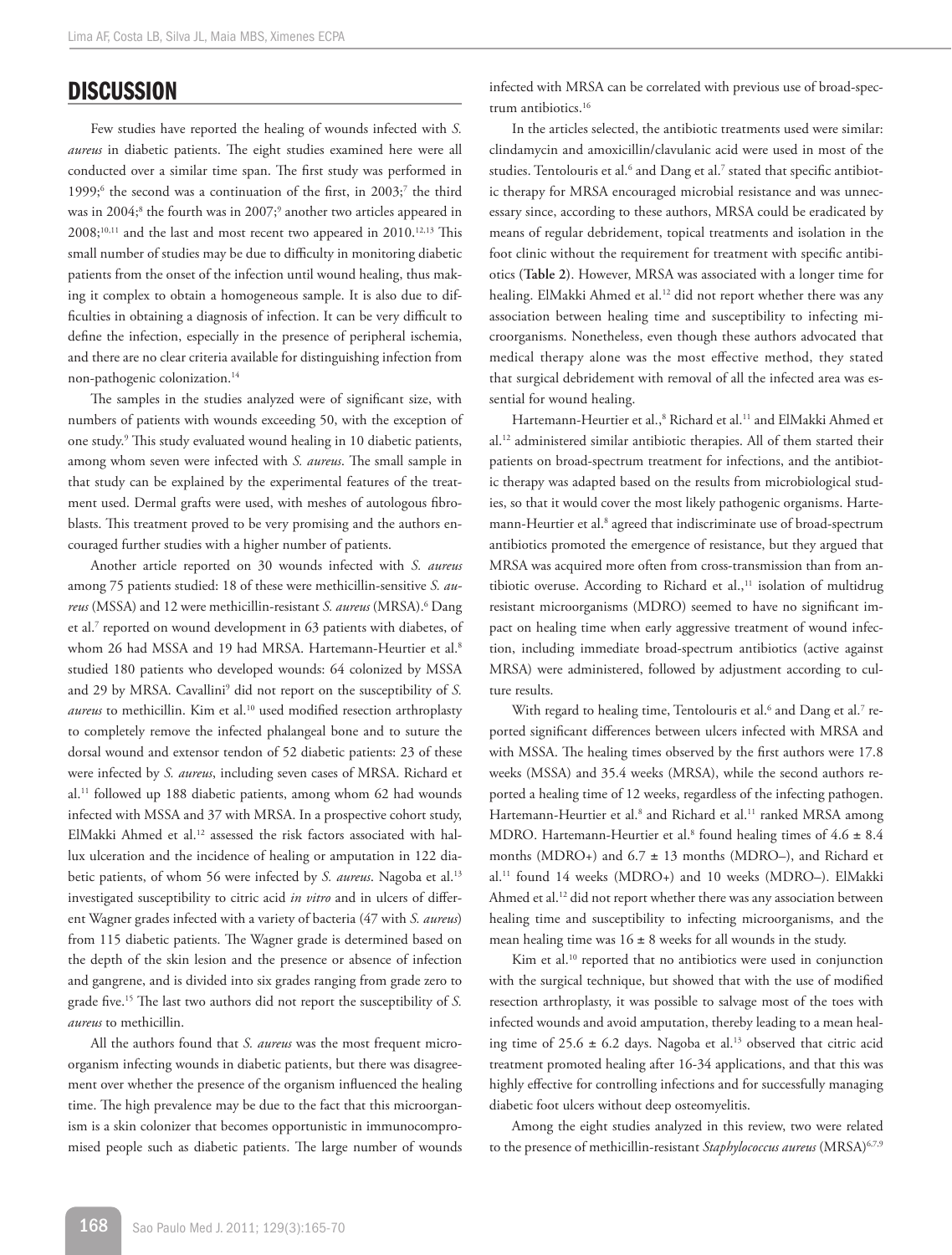with longer healing times. Another two articles that were analyzed claimed that there was no relationship between MRSA and increased healing time<sup>8,10</sup> and four papers did not study this association.<sup>9,10,12,13</sup> Three articles<sup>7,12</sup> advocated that surgical debridement with removal of all the infected area was a very appropriate treatment, certainly because ulcers heal more quickly if their surfaces are clean and if sinuses are laid open.17

Most of the studies used antibiotic therapy as the priority treatment, except for three. Cavallini<sup>9</sup> used a combination of antibiotic therapy and debridement with dermal grafts using meshes of autologous fibroblasts, Kim et al.<sup>10</sup> used the surgical technique of modified resection arthroplasty and Nagoba et al.<sup>13</sup> used a treatment with citric acid. These articles show that alternative therapies may be an effective alternative to the indiscriminate use of antibiotics.

The studies that did not observe any relationship between the presence of MRSA and longer healing time had the common feature of the use of early aggressive treatment of wound infection. This feature may explain this finding, and justify the use of this type of treatment, since using specific therapy can enhance the healing of infected wounds. The Brazilian National Sanitary Surveillance Agency (Agência Nacional de Vigilância Sanitária; Anvisa) advocates the use of vancomycin or amoxicillin-clavulanic acid for treating MRSA, since this requires specifically targeted antibiotic therapy.<sup>1</sup> Moreover, the studies that reported an association between healing time and presence of MRSA showed indiscriminate use of antibiotics and a predisposing factor for increased infection by this pathogen.

We did not find any systematic review that was similar to what has been presented here. We found systematic reviews on diabetic foot, chronic wounds and *S. aureus* colonization with conclusive results,<sup>18-27</sup> but no reviews reporting the healing of wounds infected with *S. aureus*, in diabetic patients.

There are few studies reporting the healing of wounds infected with *S. aureus* in diabetic patients, although this is the most commonly pathogen found in this type of wound and it sometimes consists of MRSA. Studies that used early and aggressive treatment against MRSA infections reported that such therapy can make the healing time similar to that found in other infections. Surgical debridement with removal of all the infected area was also observed to be an important tool for wound healing. Alternative therapies for wound treatment, such as the use of meshes with dermal grafts of autologous fibroblasts, the surgical technique of modified resection arthroplasty and treatment with citric acid are promising. We could not find any work reporting the use of natural substances for treating wound infections in diabetic patients. Thus, the possibility arises that there may be opportunities to find widespread naturally occurring substances with antimicrobial activity that could serve as alternative treatments.

Wound infection in diabetic patients is a public health problem. Finding a balance between effective antibiotic therapy and control over promotion of bacterial resistance is a challenge. Alternative treatments that can be used in combination with antibiotic therapy may be a way to solve problems relating to long periods of hospitalization, since a prolonged stay in hospital just contributes towards infection with multidrug-resistant strains, either through inadequate antibiotic therapy or through cross-contamination.

# **CONCLUSIONS**

There is insufficient evidence to support the use of early and aggressive antimicrobial therapy against MRSA to promote healing of diabetic ulcers, since potentially serious development of antimicrobial resistance can result from such treatment. This highlights the need for a randomized controlled trial on this subject.

## REFERENCES

- 1. Lipsky BA. Infectious problems in diabetic patients. In: Bowker JH, Pfeifer MA, editors. Levin and O'Neal's the diabetic foot. St Louis: Mosby; 2001. p. 467-80.
- 2. Société de Pathologie Infectieuse de Langue Française. Management of diabetic foot infections. Short text. Société de Pathologie Infectieuse de Langue Française. Med Mal Infect. 2007;37(1):1-25.
- 3. Leinonen H, Matikainen E, Juntunen J. Permeability and morphology of skeletal muscle capillaries in type 1 (insulin-dependent) diabetes mellitus. Diabetologia. 1982;22(3): 158-62.
- 4. Rayman G, Williams SA, Spencer PD, et al. Impaired microvascular hyperaemic response to minor skin trauma in type I diabetes. Br Med J (Clin Res Ed). 1986;292(6531):1295-8.
- 5. Parkhouse N, Le Quesne PM. Impaired neurogenic vascular response in patients with diabetes and neuropathic foot lesions. N Engl J Med. 1988;318(20):1306-9.
- 6. Tentolouris N, Jude EB, Smirnof I, Knowles EA, Boulton AJ. Methicillin-resistant Staphylococcus aureus: an increasing problem in a diabetic foot clinic. Diabet Med. 1999;16(9): 767-71.
- 7. Dang CN, Prasad YD, Boulton AJ, Jude EB. Methicillin-resistant Staphylococcus aureus in the diabetic foot clinic: a worsening problem. Diabet Med. 2003;20(2):159-61.
- 8. Hartemann-Heurtier A, Robert J, Jacqueminet S, et al. Diabetic foot ulcer and multidrugresistant organisms: risk factors and impact. Diabet Med. 2004;21(7):710-5.
- 9. Cavallini M. Autologous fibroblasts to treat deep and complicated leg ulcers in diabetic patients. Wound Repair Regen. 2007;15(1):35-8.
- 10. Kim JY, Kim TW, Park YE, Lee YJ. Modified resection arthroplasty for infected non-healing ulcers with toe deformity in diabetic patients. Foot Ankle Int. 2008;29(5):493-7.
- 11. Richard JL, Sotto A, Jourdan N, et al. Risk factors and healing impact of multidrug-resistant bacteria in diabetic foot ulcers. Diabetes Metab. 2008;34(4 Pt 1):363-9.
- 12. ElMakki Ahmed M, Tamimi AO, Mahadi SI, Widatalla AH, Shawer MA. Hallux ulceration in diabetic patients. J Foot Ankle Surg. 2010;49(1):2-7.
- 13. Nagoba BS, Gandhi RC, Wadher BJ, et al. A simple and effective approach for the treatment of diabetic foot ulcers with different Wagner grades. Int Wound J. 2010;7(3):153-8.
- 14. Jeffcoate WJ, Price P, Harding KG; International Working Group on Wound Healing and Treatments for People with Diabetic Foot Ulcers. Wound healing and treatments for people with diabetic foot ulcers. Diabetes Metab Res Rev. 2004;20 Suppl 1: S78-89.
- 15. Smith RG. Validation of Wagner's classification: a literature review. Ostomy Wound Manage. 2003;49(1):54-62.
- 16. Lipsky BA. New developments in diagnosing and treating diabetic foot infections. Diabetes Metab Res Rev. 2008;24 Suppl 1:S66-71.
- 17. Jeffcoate WJ, Harding KG. Diabetic foot ulcers. Lancet. 2003;361(9368):1545-51.
- 18. Liu JP, Zhang J, Lu H, Bell-Syer SEM. Chinese herbal medicines for treating diabetic foot ulcers. Cochrane Database of Systematic Reviews. 2006;(3):CD006098. Available from: http://onlinelibrary.wiley.com/o/cochrane/clsysrev/articles/CD006098/frame.html. Accessed in 2011 (Jan 27).
- 19. Edwards J, Stapley S. Debridement of diabetic foot ulcers. Cochrane Database Syst Rev. 2010;(1):CD003556.
- 20. Cruciani M, Lipsky BA, Mengoli C, de Lalla F. Granulocyte-colony stimulating factors as adjunctive therapy for diabetic foot infections. Cochrane Database Syst Rev. 2009;(3):CD006810.
- 21. Martí-Carvajal AJ, Rojas-Reyes MX, Reveiz L, Rodriguez-Malagon N, Cedeño-Taborda J. Growth factors for treating diabetic foot ulcers. Cochrane Database of Systematic Reviews. 2010;(6):CD008548. Available from: http://onlinelibrary.wiley.com/o/cochrane/clsysrev/ articles/CD008548/frame.html. Accessed in 2011 (Jan 27).